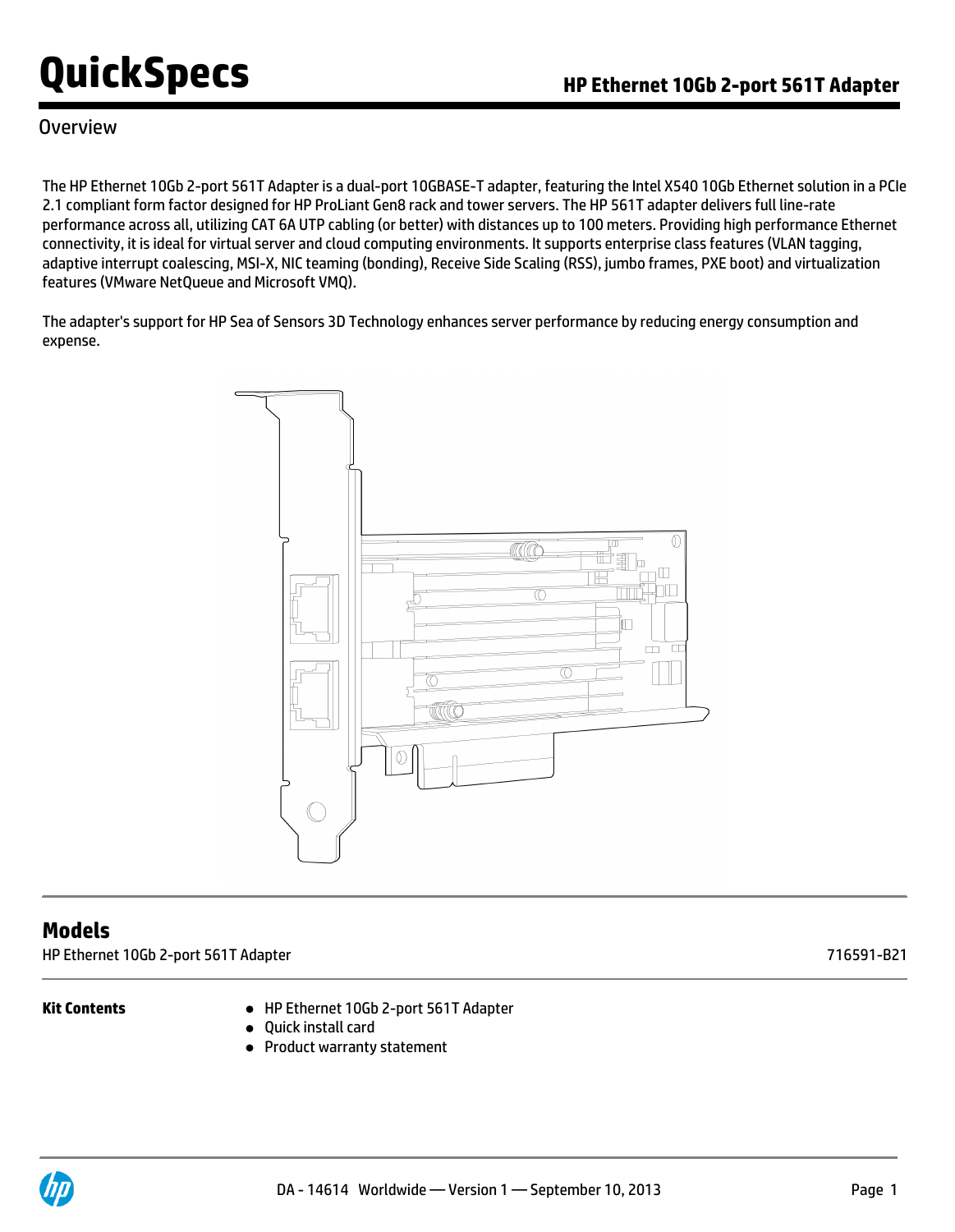## **Compatibility**

### **Servers ProLiant DL (rack-optimized)**:

- HP ProLiant DL160 Gen8
- HP ProLiant DL360e Gen8
- HP ProLiant DL360p Gen8
- HP ProLiant DL380e Gen8
- HP ProLiant DL380p Gen8
- HP ProLiant DL385p Gen8
- HP ProLiant DL560 Gen8
- HP ProLiant DL980 G7

### **ProLiant ML (expansion-optimized)**:

- HP ProLiant ML350e Gen8
- HP ProLiant ML350p Gen8

### **ProLiant SL (scalable line)**:

- HP ProLiant SL210t Gen8
- HP ProLiant SL230s Gen8
- HP ProLiant SL250s Gen8
- HP ProLiant SL270s Gen8
- HP ProLiant SL4540 Gen8
- HP ProLiant SL4545 G7

**NOTE:** This is a list of supported servers. Some may be discontinued.

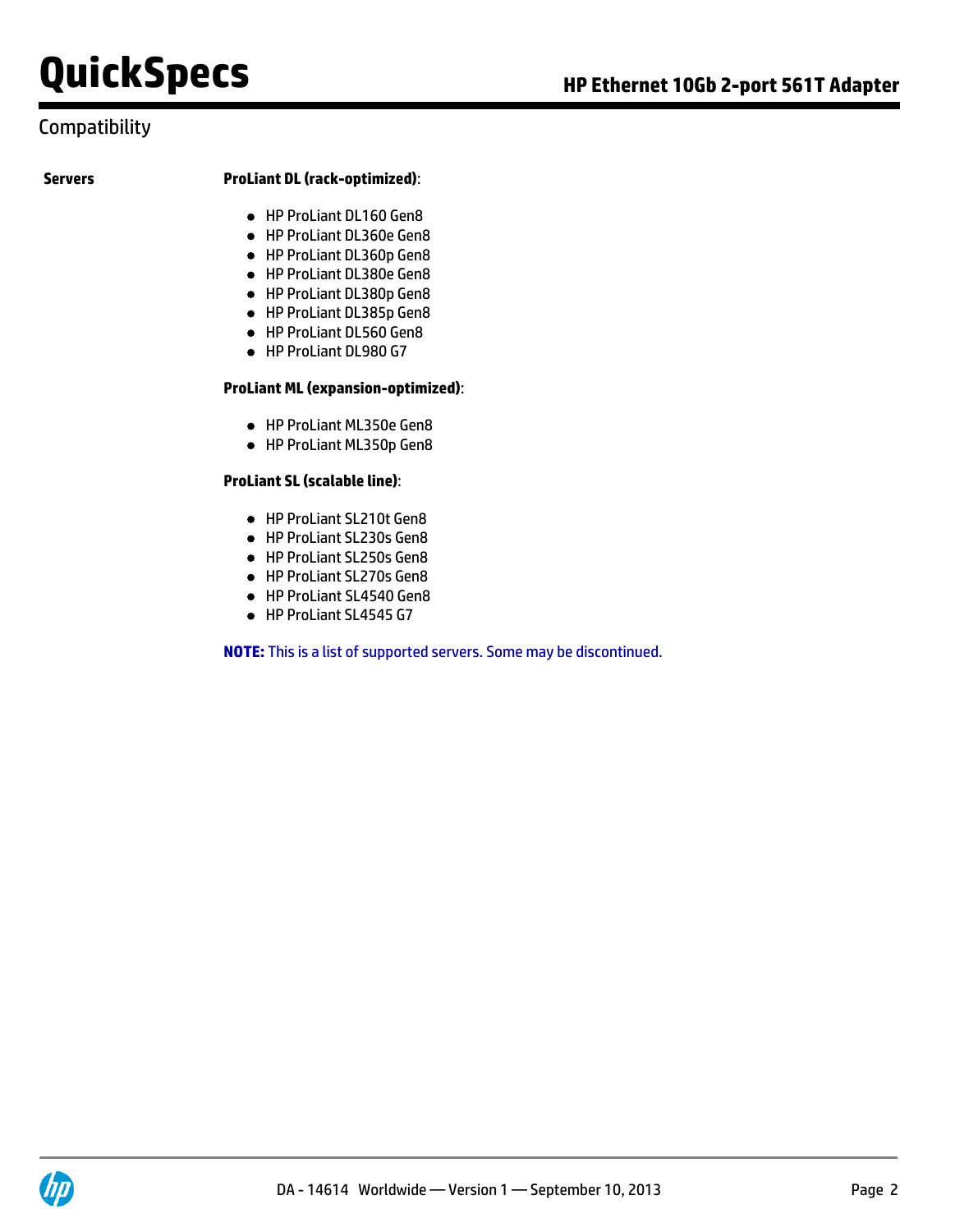# Standard Features

| <b>Product Features</b>                                   | • Industry-leading throughput and latency performance<br>Operates at 1Gbps/10Gbps, auto-negotiation, on both ports<br>• 10GBASE-T connectivity supporting up to 100 meters with CAT 6A cabling (or better)<br>• Up to 40Gb/s bi-directional near line rate throughput<br>• Hardware acceleration TCP/IP/UDP stateless offloads Superior small packet performance<br>• Low profile design shipping with standard height and low-profile brackets<br>• SR-IOV capable in hardware (requires server FW, SW and OS support)<br>• Active Health System support<br>• PXE, Jumbo Frames, Checksum & Segmentation Offload, IPv6 and RSS<br>• On chip temperature monitor (Sea of Sensors)<br>• Field replaceable and upgradeable<br>• Support for Preboot eXecution Environment (PXE)<br>• IEEE 1588 (Time Synchronization) ready |  |  |
|-----------------------------------------------------------|---------------------------------------------------------------------------------------------------------------------------------------------------------------------------------------------------------------------------------------------------------------------------------------------------------------------------------------------------------------------------------------------------------------------------------------------------------------------------------------------------------------------------------------------------------------------------------------------------------------------------------------------------------------------------------------------------------------------------------------------------------------------------------------------------------------------------|--|--|
| <b>Dual-port 10 Gigabit</b><br><b>Ethernet Throughput</b> | The HP 561T adapter delivers 20 Gbps full duplex Ethernet transfer rate per port, providing the network<br>performance needed to improve response times and alleviate bottlenecks that impact performance of<br>next generation data centers. 10Gb Ethernet bandwidth is ideal for high performance computing, database<br>clusters, and more.                                                                                                                                                                                                                                                                                                                                                                                                                                                                            |  |  |
| <b>Jumbo Frames</b>                                       | The HP 561T adapter supports jumbo frames (also known as extended frames), permitting up to a 9.5K<br>byte (KB) transmission unit (MTU) when running Ethernet I/O traffic. This is over 5X the size of a standard<br>1500-byte Ethernet frame. With jumbo frames, networks can achieve higher throughput performance and<br>improve CPU utilization. These attributes are particularly useful for database transfer and tape backup<br>operations.                                                                                                                                                                                                                                                                                                                                                                        |  |  |
| <b>TCP/IP Stateless</b><br><b>Offloading</b>              | TCP, IP, UDP checksum offload, Large Send Offload (LSO), TCP Segmentation Offload (TSO). These<br>features optimize host efficiency, leaving the CPU available for other duties.<br>The HP 561T Adapter offers TCP/IP stateless offloading capability.                                                                                                                                                                                                                                                                                                                                                                                                                                                                                                                                                                    |  |  |
| <b>MSI and MSI-X</b>                                      | Message Signaled Interrupt (Extended) provides performance benefits for multi-core servers by load<br>balancing interrupts between CPUs/cores. The HP 561T Adapter supports MSI and MSI-X.                                                                                                                                                                                                                                                                                                                                                                                                                                                                                                                                                                                                                                |  |  |
| <b>802.10 VLANS</b>                                       | IEEE 802.1Q virtual local area network (VLAN) protocol allows each physical port of the HP 561T adapter to<br>be separated into multiple virtual NICs for added network segmentation and enhanced security and<br>performance. VLANs increase security by isolating traffic between users. Limiting the broadcast traffic to<br>within the same VLAN domain also improves performance. The HP 561T adapter provides support for<br>802.1Q (VLAN).                                                                                                                                                                                                                                                                                                                                                                         |  |  |

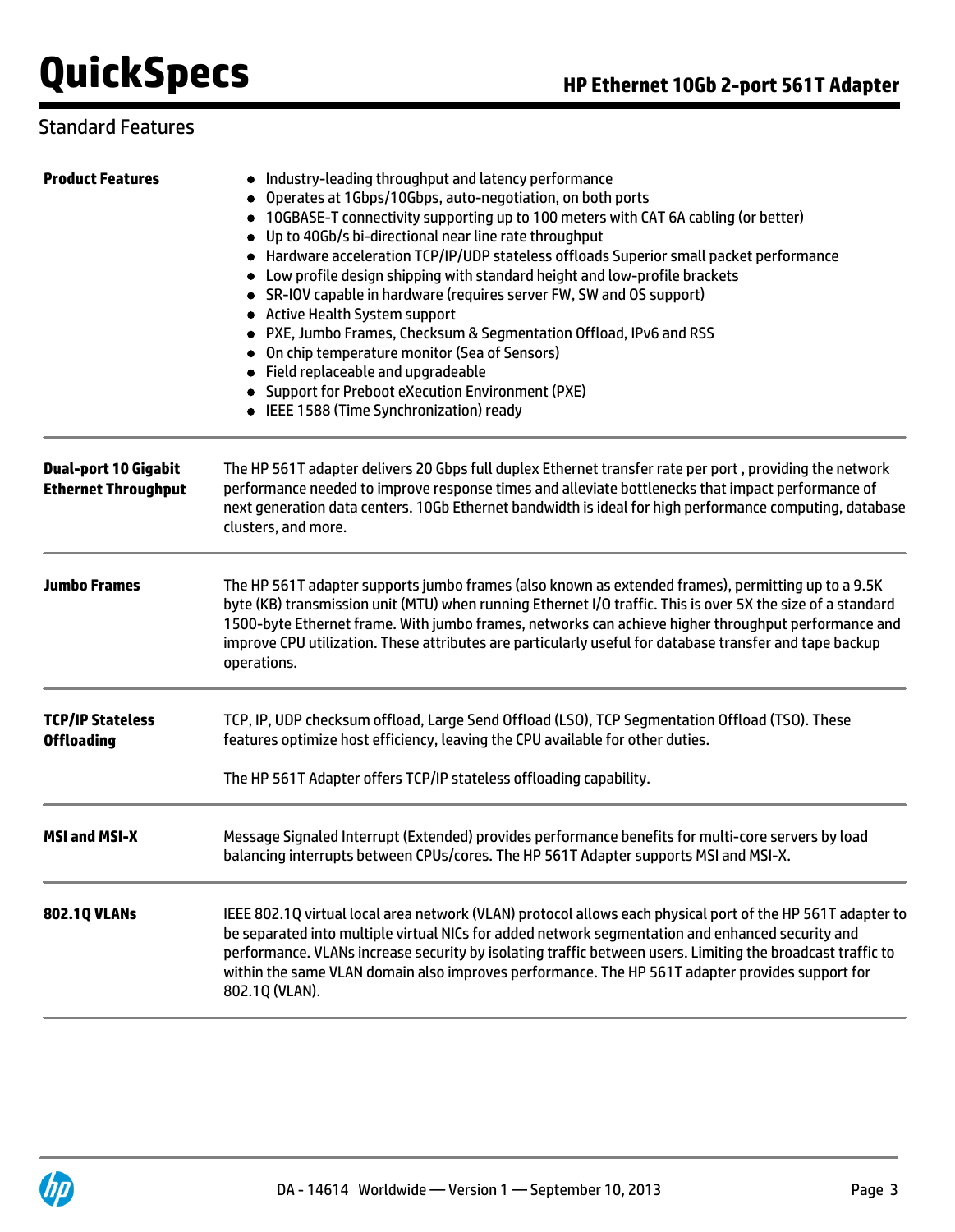| <b>Standard Features</b>                             |                                                                                                                                                                                                                                                                                                                                                                                        |  |  |
|------------------------------------------------------|----------------------------------------------------------------------------------------------------------------------------------------------------------------------------------------------------------------------------------------------------------------------------------------------------------------------------------------------------------------------------------------|--|--|
| <b>Optimized for</b><br><b>Virtualization</b>        | I/O Virtualization support for VMware NetQueue and Microsoft VMQ help meet the performance demands<br>of consolidated virtual workloads.                                                                                                                                                                                                                                               |  |  |
|                                                      | Compliant with Single-Root I/O Virtualization (SR-IOV), accommodating multiple Virtual Machines (VMs) to<br>share single PCIe resources.                                                                                                                                                                                                                                               |  |  |
|                                                      | The HP 561T Adapter is SR-IOV ready, requiring firmware, software and OS support.                                                                                                                                                                                                                                                                                                      |  |  |
| <b>Checksum &amp;</b><br><b>Segmentation Offload</b> | Normally the TCP Checksum is computed by the protocol stack. By selecting one of the "Checksum<br>Offload" parameters, the checksum can be computed by the adapter.                                                                                                                                                                                                                    |  |  |
|                                                      | Segmentation Offload is technique for increasing outbound throughput of high-bandwidth network<br>connections by reducing CPU overhead. The technique is also called TCP segmentation offload (TSO) when<br>applied to TCP, or generic segmentation offload (GSO).                                                                                                                     |  |  |
|                                                      | The HP 561T Adapter has Checksum and Segmentation Offload capabilities.                                                                                                                                                                                                                                                                                                                |  |  |
| IP <sub>v6</sub>                                     | IPv6 uses 128-bit addressing allowing for more devices and users on the Internet. IPv4 supported 32-bit<br>addressing. The HP 561T Adapter supports IPv6.                                                                                                                                                                                                                              |  |  |
|                                                      | Receive Side Scaling (RSS) RSS resolves the single-processor bottleneck by allowing the receive side network load from a network<br>adapter to be shared across multiple processors. RSS enables packet receive-processing to scale with the<br>number of available processors.                                                                                                        |  |  |
|                                                      | The HP 561T Adapter has RSS capabilities.                                                                                                                                                                                                                                                                                                                                              |  |  |
| <b>Time synchronization</b><br>implementations (PTP) | Synchronization of system clocks throughout a network, achieving clock accuracy in the sub-microsecond<br>range, making it suitable for measurement and control systems.                                                                                                                                                                                                               |  |  |
|                                                      | The HP 561T Adapter supports Precision Time Protocol-ready (PTP).                                                                                                                                                                                                                                                                                                                      |  |  |
| <b>Network Adapter</b><br><b>Teaming</b>             | The HP 561T adapter support for NIC teaming helps IT administrators increase network fault tolerance and<br>increased network bandwidth, The team of adapters can work together as a single virtual adapter. The HP<br>561T provides support for several different types of teaming enabling IT administrators to optimize<br>availability, improve performance and help reduce costs. |  |  |
|                                                      |                                                                                                                                                                                                                                                                                                                                                                                        |  |  |

### **Network Management**

**Management Support** The HP 561T adapter can be administered from HP Systems Insight Manager (SIM). The adapters can be managed individually or in teams, providing SNMP based statistics for reporting purposes. The HP 561T adapter can also be managed by other applications with SNMP support.

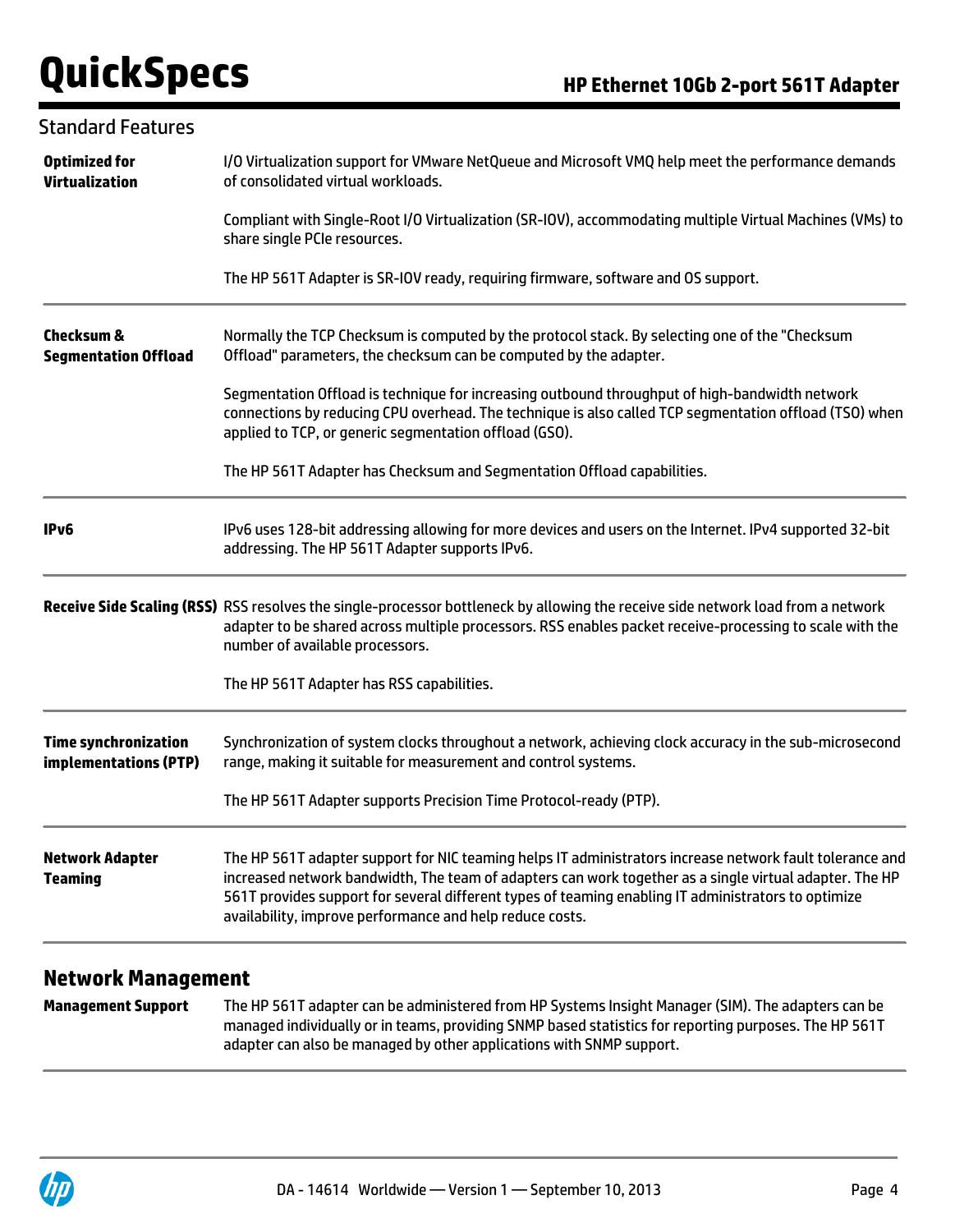| <b>Standard Features</b>                             |                                                                                                                                                                                                                                                                                                                                                                                                                                                                                                          |
|------------------------------------------------------|----------------------------------------------------------------------------------------------------------------------------------------------------------------------------------------------------------------------------------------------------------------------------------------------------------------------------------------------------------------------------------------------------------------------------------------------------------------------------------------------------------|
| <b>Server Integration</b>                            | The HP 561T adapter is a validated, tested, and qualified solution that is optimized for HP ProLiant servers.<br>HP validates a wide variety of major operating systems drivers with the full suite of web-based enterprise<br>management utilities including HP Intelligent Provisioning and HP Systems Insight Manager that simplify<br>network management.                                                                                                                                            |
|                                                      | This approach provides a more robust and reliable networking solution than offerings from other venders<br>and provides users with a single point of contact for both their servers and their network adapters.                                                                                                                                                                                                                                                                                          |
| <b>Configuration Utilities</b>                       | Each HP 561T ships with a suite of operating system-tailored configuration utilities that allow the user to<br>enable initial diagnostics and configure adapter teaming. This includes a patented teaming GUI for<br>Microsoft Windows operating systems. Additionally, support for scripted installations of teams in a<br>Microsoft Windows environment allow for unattended OS installations.                                                                                                         |
| <b>LED Indicators</b>                                | The colored LEDs on each port of the HP 561T adapter indicate link status and link activity.                                                                                                                                                                                                                                                                                                                                                                                                             |
| <b>Preboot eXecution</b><br><b>Environment (PXE)</b> | PXE allows the server to boot over the network and download software residing in the network.                                                                                                                                                                                                                                                                                                                                                                                                            |
| <b>HP Sea of Sensors 3D</b>                          | Support for HP's Sea of Sensors which is a collection of 32 sensors that automatically track thermal<br>activity - heat - across the server. When temperatures get too high, sensors can kick on fans and make<br>other adjustments to reduce energy usage. What makes it better is the upgrade from all six fans kicking on<br>at one time to a new system where only one kicks on - the one in proximity of the area that started heating<br>up - thus reducing the amount of energy used for cooling. |
| <b>VMware NetQueue and</b>                           | VMware NetQueue is technology that significantly improves performance of 10 Gigabit Ethernet network<br>Microsoft Virtual Machine adapters in virtualized environments.                                                                                                                                                                                                                                                                                                                                  |
| Queue (VMQ)                                          | Microsoft Virtual Machine Queue (VMQ) is a feature available on servers running Windows Server 2008 R2<br>with VMQ-enabled Ethernet adapters. VMQ uses hardware packet filtering to deliver packet data from an<br>external virtual machine network directly to virtual machines, which reduces the overhead of routing<br>packets and copying them from the management operating system to the virtual machine.                                                                                         |
|                                                      | The HP 561T supports VMware NetQueue and Microsoft Virtual Machine Queue.                                                                                                                                                                                                                                                                                                                                                                                                                                |
| <b>Warranty</b>                                      | Maximum: The remaining warranty of the HP product in which it is installed (to a maximum three-year,<br>limited warranty).<br>Minimum: One year limited warranty.<br>Additional information regarding worldwide limited warranty and technical support is available at:<br>http://h18004.www1.hp.com/products/servers/platforms/warranty/index.html                                                                                                                                                      |

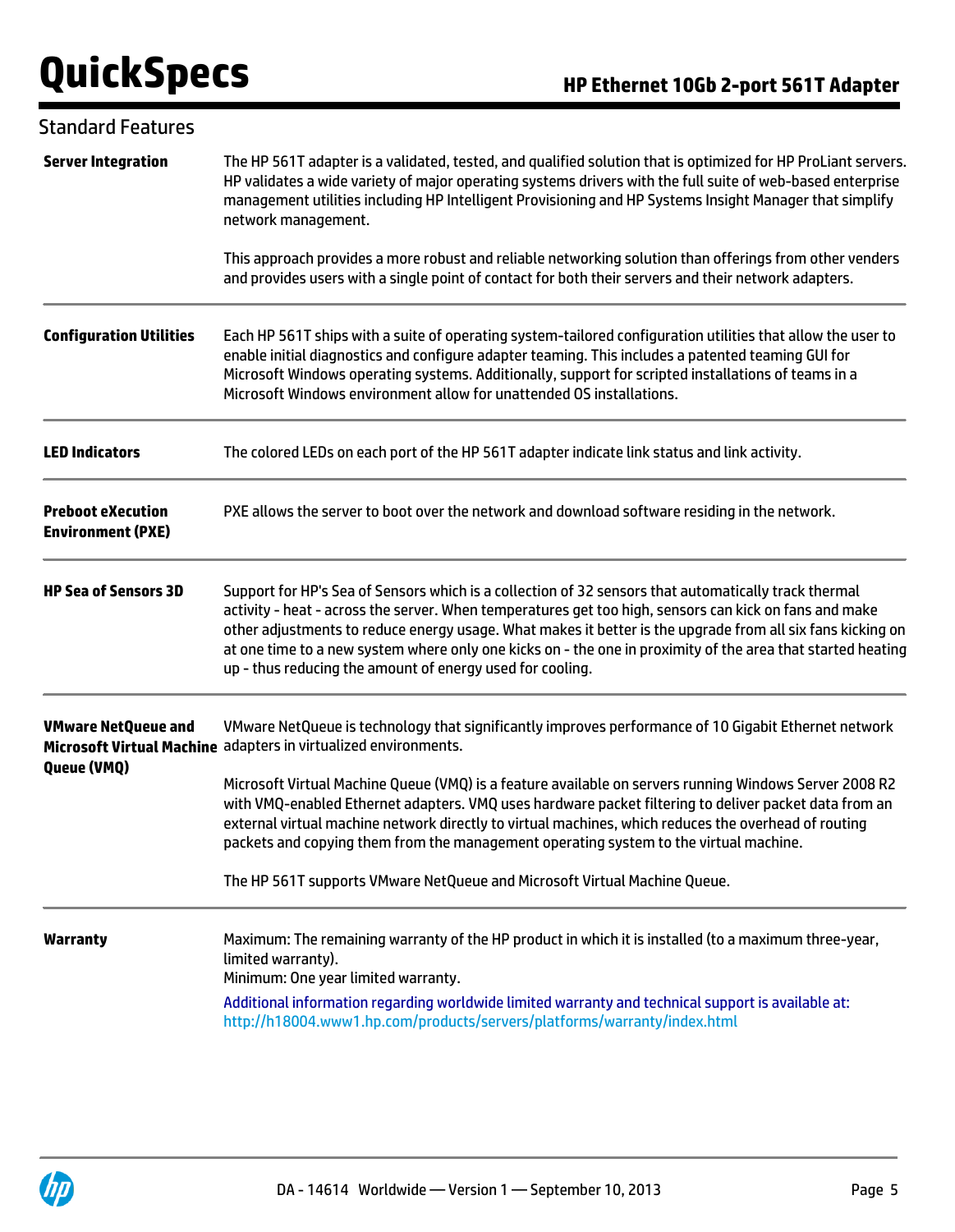### Service and Support

#### **Service and Support HP Technology Services**

HP Technology Services offers you technical consultants and support expertise to solve your most complex infrastructure problems. We help keep your business running, boost availability, and avoid downtime.

#### **Protect your business beyond warranty with HP Care Pack Services**

When you buy HP Options, it's also a good time to think about what level of service you may need. HP Care Pack services provide total care and support expertise with committed response choices designed to meet your IT and business need.

HP Foundation Care services deliver scalable support-packages for HP industry-standard servers and software. You can choose the type and level of service that is most suitable for your business needs. New to this portfolio is HP Collaborative Support. If you are running business critical environments, HP offers Proactive Care or Critical Advantage. These services help you deliver high levels of application availability through proactive service management and advanced technical response.

Here is the support service recommendation from the Foundation Care and Proactive Care portfolio. For customized support service solution, HP can work with you to tailor a service solution for your unique support requirements using broader services portfolio of Foundation Care and Proactive Care.

## **Recommended HP Care Pack Services for optimal satisfaction with your HP product**

### **Recommended Services 3-Year HP 24x7 4 hour Response, Hardware Support Onsite Service**

Provides you with rapid remote support and if required an HP authorized representative who will arrive on site any time and day of the year to begin hardware maintenance service within 4 hours of the service request being logged.

<http://h20195.www2.hp.com/V2/GetPDF.aspx/5982-6547EEE.pdf>

#### **OR**

### **3-Year HP 24x7 4 hour Response, HP Collaborative Support**

Offers customers a single point of contact for server problem diagnosis, hardware problem resolution, and basic software problem diagnosis, fault isolation, and resolution if available to HP. If the problem is with HP HW, the representative will arrive on site any time and day of the year to begin hardware maintenance service within 4 hours of the service request being logged. In case, the issue is with HP or supported thirdparty software product and cannot be resolved by applying known fixes, HP will contact the third-party vendor and create a problem incident on your behalf.

### **HP ProLiant Server Hardware Installation**

Provides for the basic hardware installation of HP branded servers, storage devices and networking options to assist you in bringing your new hardware into operation in a timely and professional manner <http://h20195.www2.hp.com/V2/GetPDF.aspx/5981-9356EN.pdf>

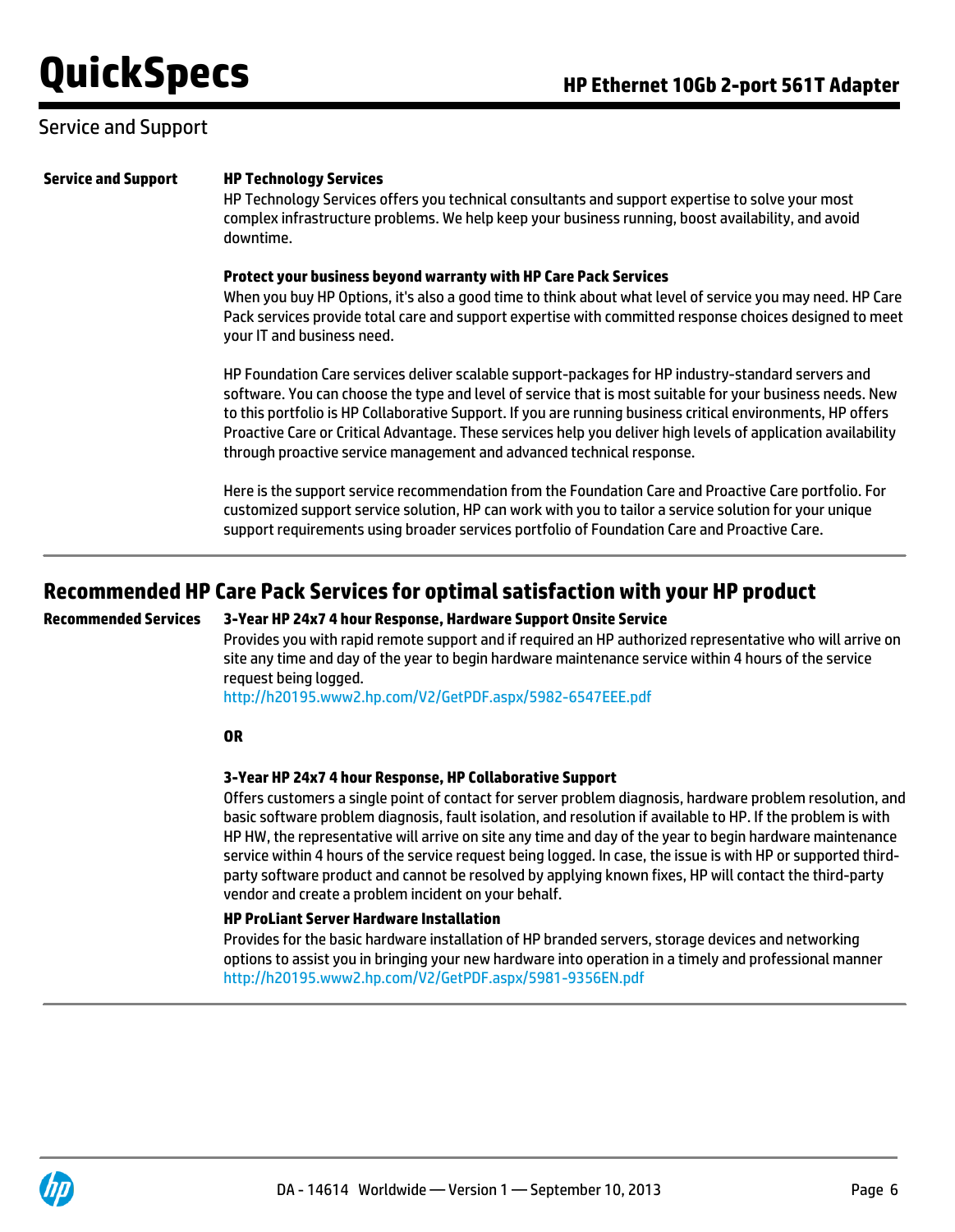# Service and Support

|                               | Related HP Care Pack Services to enhance your HP product experience                                                                                                                                                                                                                                                                                                                                                                                                                                                                                                                                                                                                                                                                                                     |  |  |  |
|-------------------------------|-------------------------------------------------------------------------------------------------------------------------------------------------------------------------------------------------------------------------------------------------------------------------------------------------------------------------------------------------------------------------------------------------------------------------------------------------------------------------------------------------------------------------------------------------------------------------------------------------------------------------------------------------------------------------------------------------------------------------------------------------------------------------|--|--|--|
| <b>Related Services</b>       | 3-Year HP 24x7 4 hour Response, Proactive Care or Critical Advantage<br>Helps optimize your systems and delivers high levels of application availability through proactive service<br>management and advanced technical response. A skilled Technical Manager will own your query or issue<br>end to end until resolved, delivering a single point of contact for you<br>http://h20195.www2.hp.com/V2/GetPDF.aspx/4AA3-2140ENW.pdf                                                                                                                                                                                                                                                                                                                                      |  |  |  |
|                               | <b>OR</b>                                                                                                                                                                                                                                                                                                                                                                                                                                                                                                                                                                                                                                                                                                                                                               |  |  |  |
|                               | 3-Year HP 6-hour Onsite Call-to-Repair, HP Collaborative Support<br>Offers customers a single point of contact for server problem diagnosis, hardware problem resolution to<br>return the hardware in operating condition within 6 hours of the initial service request to the HP Global<br>Solution Center, and basic software problem diagnosis, fault isolation, and resolution if available to HP. In<br>case, the issue is with HP or supported third-party software product and cannot be resolved by applying<br>known fixes, HP will contact the third-party vendor and create a problem incident on your behalf.<br><b>HP Proactive Select Service</b><br>Provides a flexible way to purchase HP best-in-class consultancy and technical services. You can buy |  |  |  |
|                               | Proactive Select Service Credits when you purchase your hardware and then use the credits over the next<br>12 months. http://h20195.www2.hp.com/V2/GetPDF.aspx/4AA2-3842ENN.pdf                                                                                                                                                                                                                                                                                                                                                                                                                                                                                                                                                                                         |  |  |  |
| <b>Insight Remote Support</b> | Provides 24 X 7 remote monitoring, proactive notifications, and problem resolution. Learn more<br>http://www.hp.com/go/insightremotesupport                                                                                                                                                                                                                                                                                                                                                                                                                                                                                                                                                                                                                             |  |  |  |
| <b>HP Support Center</b>      | Personalized online support portal with access to information, tools and experts to support HP business<br>products. Submit support cases online, chat with HP experts, access support resources or collaborate with<br>peers. Learn more http://www.hp.com/go/hpsc                                                                                                                                                                                                                                                                                                                                                                                                                                                                                                     |  |  |  |
|                               | HP's Support Center Mobile App* allows you to resolve issues yourself or quickly connect to an agent for<br>live support. Now, you can get access to personalized IT support anywhere, anytime.<br>HP Insight Remote Support and HP Support Center are available at no additional cost with a HP warranty,<br>HP Care Pack or HP contractual support agreement.                                                                                                                                                                                                                                                                                                                                                                                                         |  |  |  |
|                               | *HP Support Center Mobile App is subject to local availability                                                                                                                                                                                                                                                                                                                                                                                                                                                                                                                                                                                                                                                                                                          |  |  |  |
| <b>Parts and materials</b>    | HP will provide HP-supported replacement parts and materials necessary to maintain the covered<br>hardware product in operating condition, including parts and materials for available and recommended<br>engineering improvements. Supplies and consumable parts will not be provided as part of this service;<br>standard warranty terms and conditions apply. Parts and components that have exceeded their maximum<br>supported lifetime and/or the maximum usage limitations as set forth in the manufacturer's operating<br>manual or the technical product data sheet will not be provided, repaired or replaced as part of this<br>service.                                                                                                                     |  |  |  |

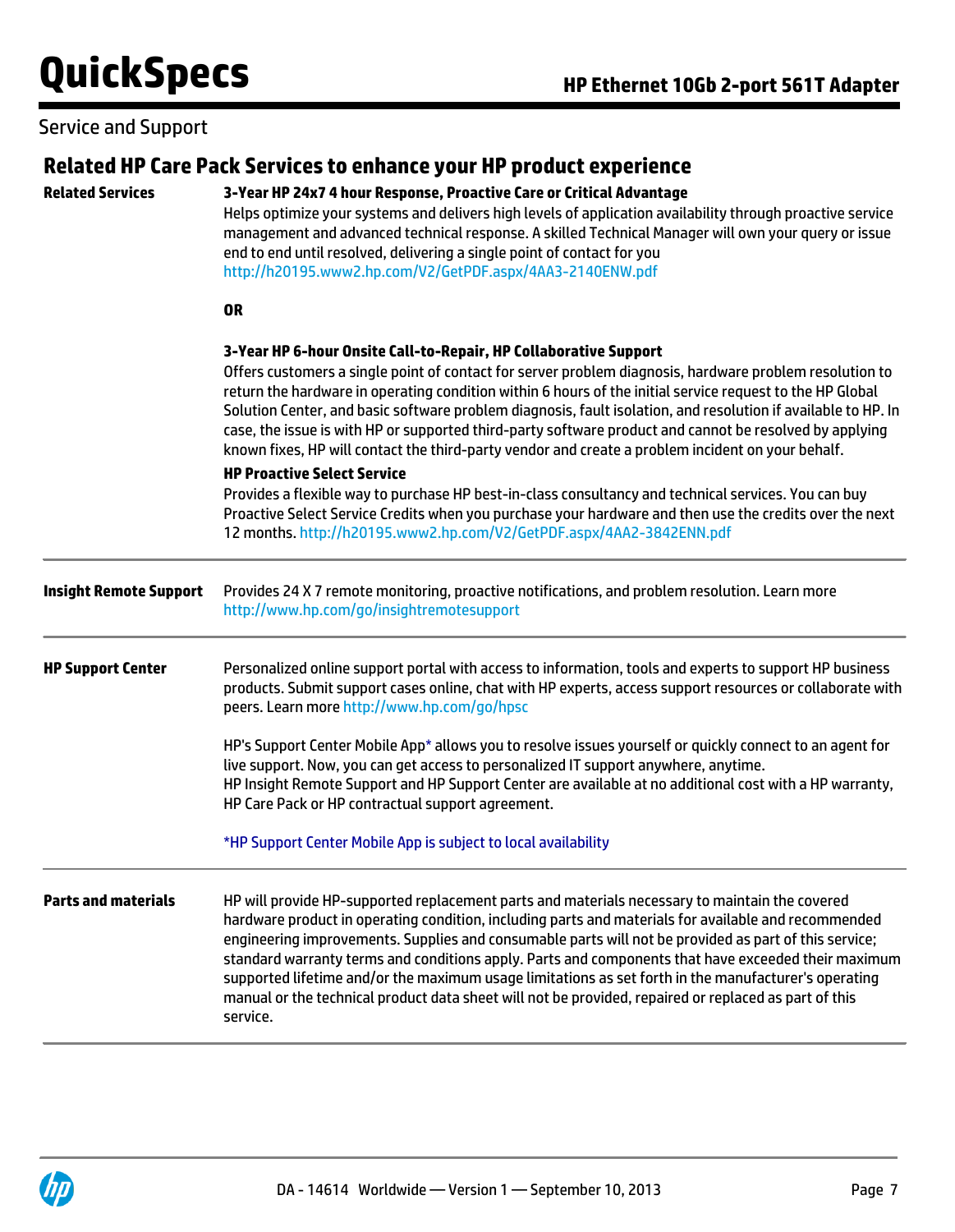# Service and Support

| <b>Warranty / Service</b><br>Coverage | For ProLiant servers and storage systems, this service covers HP-branded hardware options qualified for<br>the server, purchased at the same time or afterward, internal to the enclosure, as well as external<br>monitors up to 22" and tower UPS products; these items will be covered at the same service level and for<br>the same coverage period as the server unless the maximum supported lifetime and/or the maximum<br>usage limitation has been exceeded. Coverage of the UPS battery is not included; standard warranty terms<br>and conditions apply. |  |  |
|---------------------------------------|--------------------------------------------------------------------------------------------------------------------------------------------------------------------------------------------------------------------------------------------------------------------------------------------------------------------------------------------------------------------------------------------------------------------------------------------------------------------------------------------------------------------------------------------------------------------|--|--|
|                                       | The defective media retention service feature option applies only to Disk or eligible SSD/Flash Drives<br>replaced by HP due to malfunction. It does not apply to any exchange of Disk or SSD/Flash Drives that<br>have not failed. SSD/Flash Drives that are specified by HP as consumable parts and/or that have exceeded<br>maximum supported lifetime and/or the maximum usage limit as set forth in the manufacturer's operating<br>manual or the technical data sheet are not eligible for the defective media retention service feature option.             |  |  |
| <b>For more information</b>           | To learn more on services for HP ESSN Options, please contact your HP sales representative or HP<br>Authorized Channel Partner. Or visit: http://www.hp.com/services/proliant or<br>www.hp.com/services/bladesystem                                                                                                                                                                                                                                                                                                                                                |  |  |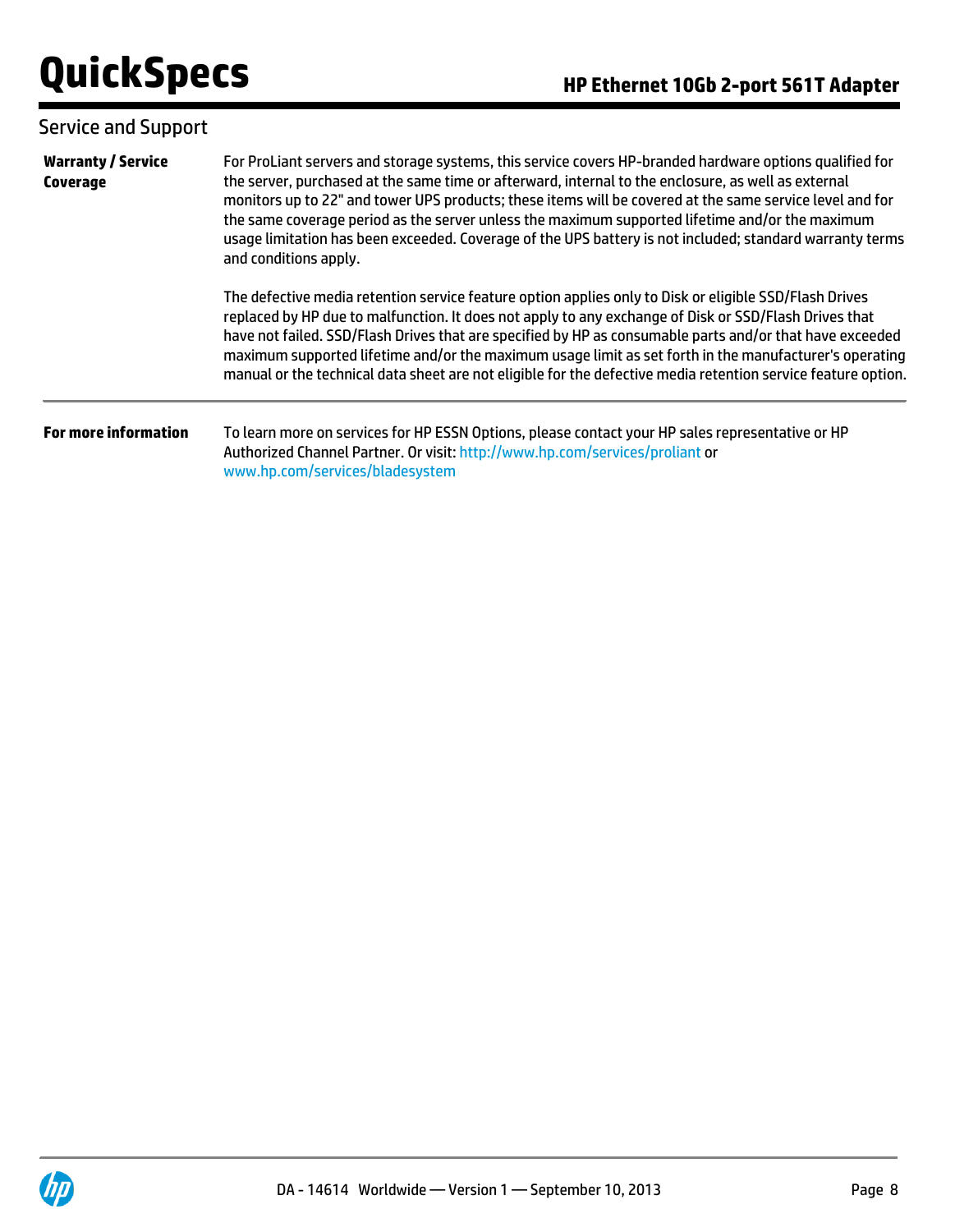## Related Options

| <b>Gigabit Server Adapters</b>              | HP NC112T PCI Express Gigabit Server Adapter                                                 | 503746-B21               |  |  |
|---------------------------------------------|----------------------------------------------------------------------------------------------|--------------------------|--|--|
|                                             | HP NC360T PCI-E Dual Port Gigabit Server Adapter                                             | 412648-B21               |  |  |
|                                             | HP NC364T PCI-E Quad Port Gigabit Server Adapter                                             | 435508-B21               |  |  |
|                                             | HP NC365T 4-port Ethernet Server Adapter                                                     | 593722-B21               |  |  |
|                                             | HP NC373F PCI-E Multifunction 1000SX Gigabit Svr Adapter                                     | 394793-B21               |  |  |
|                                             | HP NC373T PCI-E Multifunction Gigabit Server Adapter                                         | 394791-B21<br>458492-B21 |  |  |
|                                             | HP NC382T PCI Express Dual Port Multifunction Gigabit Server Adapter                         |                          |  |  |
|                                             | HP Ethernet 1Gb 4-port 331T Adapter                                                          | 647594-B21               |  |  |
|                                             | HP Ethernet 1Gb 2-port 332T Adapter                                                          | 615732-B21               |  |  |
|                                             | HP Ethernet 1Gb 2-port 361T Adapter                                                          | 652497-B21               |  |  |
| <b>10 Gigabit Server</b><br><b>Adapters</b> | NOTE: A minimum of two Gigabytes (2 GB) of server memory is required per each<br>adapter.    |                          |  |  |
|                                             | HP NC522SFP Dual Port 10GbE Gigabit Server Adapter                                           | 468332-B21               |  |  |
|                                             | HP NC523SFP 10Gb 2-port Server Adapter                                                       | 593717-B21               |  |  |
|                                             | HP NC524SFP Dual Port 10GbE Module                                                           | 489892-B21               |  |  |
|                                             | NOTE: NC524SFP is available only on DL370 G6, ML370 G6, DL580 G7, DL585 G7, and<br>DL980 G7. |                          |  |  |
|                                             | HP NC550SFP Dual Port 10GbE Server Adapter                                                   | 581201-B21               |  |  |
|                                             | HP NC552SFP 10Gb 2-port Ethernet Server Adapter                                              | 614203-B21               |  |  |
|                                             | HP Ethernet 10Gb 2-port 530SFP Adapter                                                       | 652503-B21               |  |  |
|                                             | HP Ethernet 10Gb 2-port 530T Adapter                                                         | 656596-B21               |  |  |
|                                             | HP Ethernet 10Gb 2-port 560SFP+ Adapter                                                      | 665249-B21               |  |  |
| <b>FlexibleLOM Adapters</b>                 | NOTE: A minimum of two Gigabytes (2 GB) of server memory is required per each<br>adapter.    |                          |  |  |
|                                             | <b>Ethernet Adapters</b>                                                                     |                          |  |  |
|                                             | HP Ethernet 1Gb 4-port 331FLR Adapter                                                        | 629135-B21               |  |  |
|                                             | HP Ethernet 1Gb 4-port 366FLR Adapter                                                        | 665240-B21               |  |  |
|                                             | HP Ethernet 10Gb 2-port 530FLR-SFP+ Adapter                                                  | 647581-B21               |  |  |
|                                             | HP Ethernet 10Gb 2-port 560FLR-SFP+ Adapter                                                  | 665243-B21               |  |  |
|                                             | HP Ethernet 10Gb 2-port 561FLR-T Adapter                                                     | 700699-B21               |  |  |
|                                             | <b>FlexFabric Adapters</b>                                                                   |                          |  |  |
|                                             | HP FlexFabric 10Gb 2-port 526FLR SFP+ Adapter                                                | 629138-B21               |  |  |
|                                             | HP FlexFabric 10Gb 2-port 533FLR-T Adapter                                                   | 700759-B21               |  |  |
|                                             | HP FlexFabric 10Gb 2-port 534FLR-SFP+ Adapter                                                | 700751-B21               |  |  |
|                                             | HP FlexFabric 10Gb 2-port 554FLR-SFP+ Adapter<br>629142-B21                                  |                          |  |  |
|                                             | <b>NOTE:</b> Please see the QuickSpecs for Technical Specifications and additional           |                          |  |  |

information: [www.hp.com/go/ProLiantNICs](http://www.hp.com/go/ProLiantNICs)

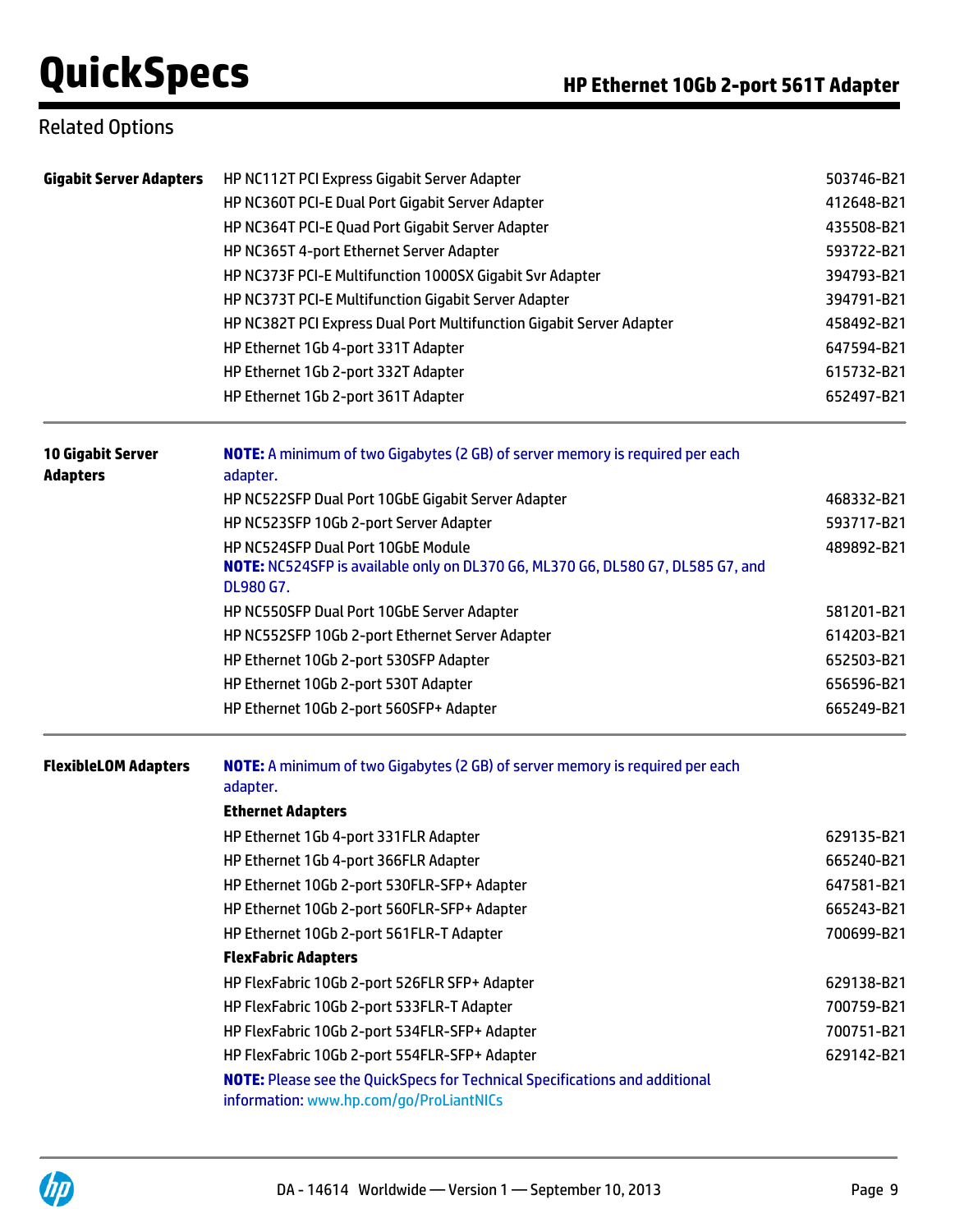# Technical Specifications

| <b>General Specifications</b>            | <b>Network Processor</b>                                                                | Intel X540                                                                                                               |                                                                                                                                                                                                                    |  |
|------------------------------------------|-----------------------------------------------------------------------------------------|--------------------------------------------------------------------------------------------------------------------------|--------------------------------------------------------------------------------------------------------------------------------------------------------------------------------------------------------------------|--|
|                                          | <b>Data Rate</b>                                                                        | Two ports, each at 20 Gbps full duplex; 40 Gbps aggregate full duplex<br>theoretical bandwidth.<br>PCIe v2.1 (Gen 2) x 8 |                                                                                                                                                                                                                    |  |
|                                          | <b>Bus Type</b>                                                                         |                                                                                                                          |                                                                                                                                                                                                                    |  |
|                                          | <b>Form Factor</b>                                                                      |                                                                                                                          | Standard and low profile adapter compliant with the PCIe standard                                                                                                                                                  |  |
|                                          | <b>IEEE Compliance</b>                                                                  | 802.3, 802.3x, 802.3ad, 802.1Qaz, 802.1Qau, 802.1Qbb, 802.1ax                                                            |                                                                                                                                                                                                                    |  |
|                                          | <b>Connector</b>                                                                        | RJ-45 (Two)                                                                                                              |                                                                                                                                                                                                                    |  |
|                                          | <b>Wiring</b>                                                                           | CAT6 UTP or better twisted-pair                                                                                          |                                                                                                                                                                                                                    |  |
|                                          | <b>Cable Distance</b>                                                                   |                                                                                                                          | Maximum distances for CAT6 cable are 30 meters (98 feet).<br>Maximum distances for CAT6A (or better) are 100 meters (328 feet).                                                                                    |  |
|                                          | <b>Cabling details:</b>                                                                 |                                                                                                                          | NOTE: The HP 561T adapter can use existing UTP CAT6 (or better) cable to deliver Gigabit Ethernet over<br>copper, according to the IEEE 802.3an specifications. For new installations, CAT6a cable is recommended. |  |
|                                          | • CAT6 UTP or better twisted-pair<br>● 22-26 AWG, 100? @ 1 MHz<br>• EIA/TIA 568-B.2-10b |                                                                                                                          |                                                                                                                                                                                                                    |  |
| <b>Power and Environmental Operating</b> |                                                                                         | Temperature                                                                                                              | 32° to 131° F (0° to 55° C)                                                                                                                                                                                        |  |
| <b>Specifications</b>                    |                                                                                         | Humidity                                                                                                                 | 5% to 95% non-condensing                                                                                                                                                                                           |  |
|                                          | <b>Power</b>                                                                            | 19W maximum                                                                                                              |                                                                                                                                                                                                                    |  |
|                                          | <b>Emissions classification</b>                                                         |                                                                                                                          |                                                                                                                                                                                                                    |  |
|                                          | <b>Agency approvals</b>                                                                 | <b>USA</b>                                                                                                               | FCC Part 15 Class B                                                                                                                                                                                                |  |
|                                          |                                                                                         | Canada                                                                                                                   | ICES=003, Issue 4                                                                                                                                                                                                  |  |
|                                          |                                                                                         | Japan                                                                                                                    | VCCI V3 (2010.04) Class B                                                                                                                                                                                          |  |
|                                          |                                                                                         | International                                                                                                            | EN55022:2006 + A1:2007 Class B,<br>EN55024:1998+A1:2011+A2; EN61000-3-2:2006,<br>EN61000-3-3:2008                                                                                                                  |  |
|                                          |                                                                                         | Taiwan                                                                                                                   | BSMI, CNS13438 (2006) Class A                                                                                                                                                                                      |  |
|                                          |                                                                                         | Australia/New Zealand<br>(AS/NZS):                                                                                       | EN55022:2006+A12007 class B                                                                                                                                                                                        |  |
|                                          |                                                                                         | Korea                                                                                                                    | KN22 Class B, KN24                                                                                                                                                                                                 |  |
|                                          | <b>RoHS Compliance</b>                                                                  | 6 of 6                                                                                                                   |                                                                                                                                                                                                                    |  |
|                                          | <b>Safety</b>                                                                           | UL Mark (USA and Canada)                                                                                                 |                                                                                                                                                                                                                    |  |
|                                          |                                                                                         | <b>CE Mark</b>                                                                                                           |                                                                                                                                                                                                                    |  |
|                                          |                                                                                         | EN 60590                                                                                                                 |                                                                                                                                                                                                                    |  |